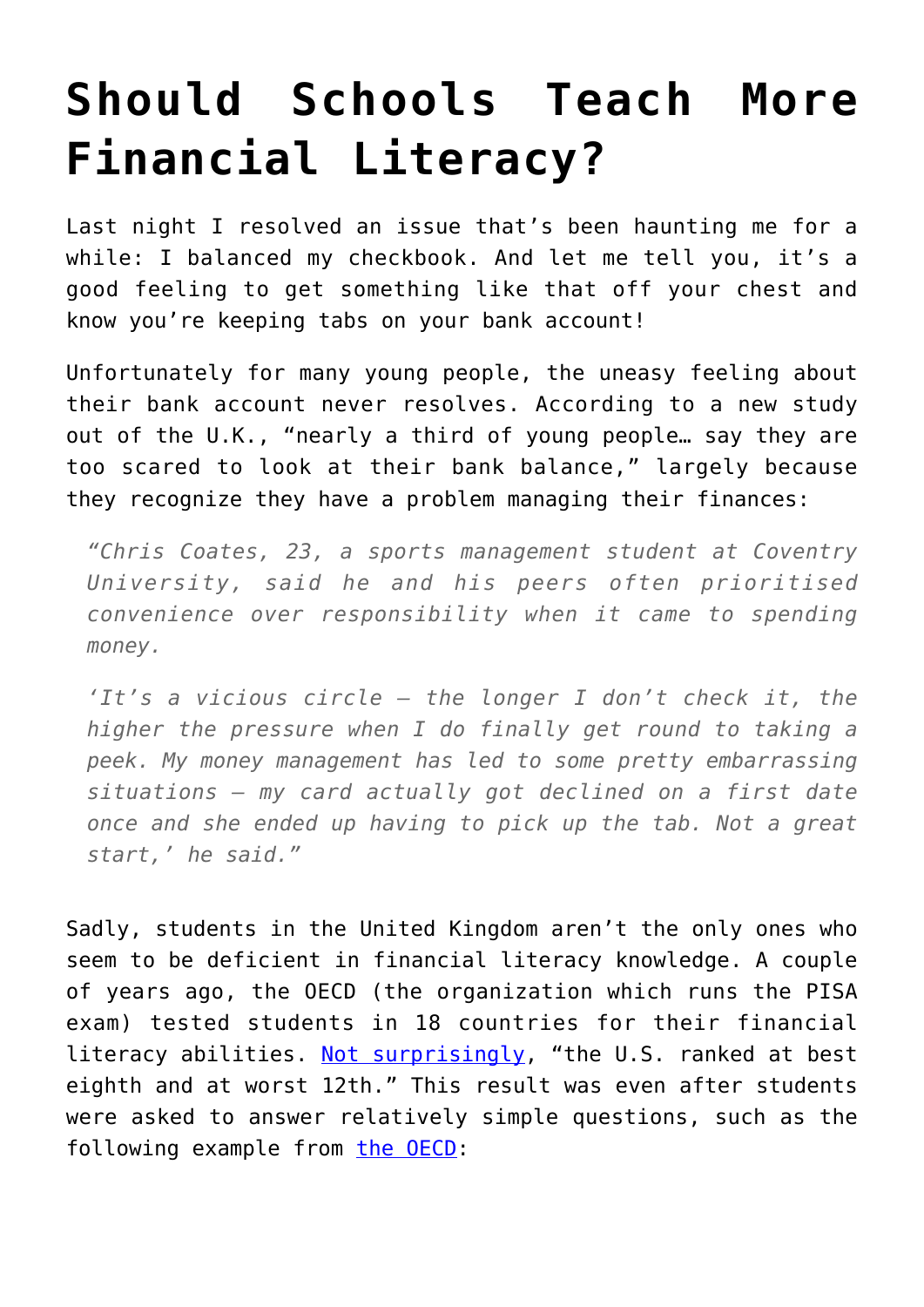Claire and her friends are renting a house. They have all been working for two months. They do not have any savings. They are paid monthly and have just received their wages. They have made this "To do" list.

To do

- · Get cable TV
- Pay the rent
- · Buy outdoor furniture

## **OUESTION 2 - SPENDING CHOICES**

Which of the tasks on the list are likely to need prompt attention from Claire and her friends?

Circle "Yes" or "No" for each task

| Task                  | Is the task likely to need prompt attention? |
|-----------------------|----------------------------------------------|
| Get cable TV          | Yes / No                                     |
| Pay the rent          | Yes / No                                     |
| Buy outdoor furniture | Yes / No                                     |

A recent article in the *[New York Times](http://www.nytimes.com/2016/02/07/education/edlife/who-needs-advanced-math-not-everybody.html?partner=rss&emc=rss&_r=0)* found math instructor Andrew Hacker questioning if we should really force students to take as much advanced math as we do. In his opinion, forcing students to take so much advanced math is more of a pride issue than a necessity, particularly as only 5% of students will likely use that advanced math in their jobs one day.

Based on his comments and the OECD study, should today's classrooms consider focusing less on teaching advanced mathematics and more on basic financial literacy?

—

*Dear Readers,*

*Big Tech is suppressing our reach, refusing to let us advertise and squelching our ability to serve up a steady diet of truth and ideas. Help us fight back by [becoming a](https://www.chroniclesmagazine.org/subscribe/) [member](https://www.chroniclesmagazine.org/subscribe/) for just \$5 a month and then join the discussion on Parler [@CharlemagneInstitute!](https://parler.com/profile/CharlemagneInstitute)*